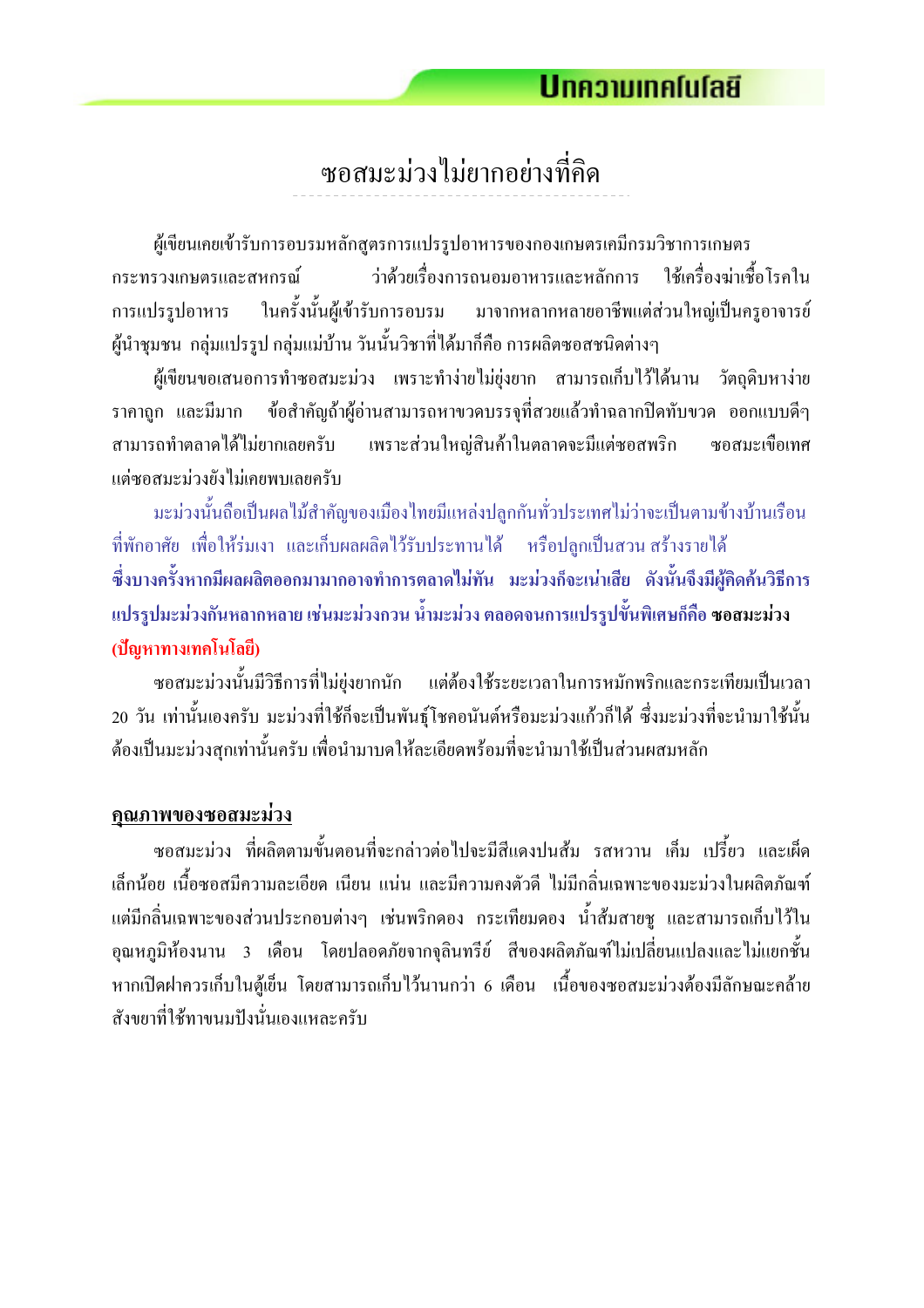### ส่วนผสมในการผลิตซอสมะม่วง

| 1. เนื้อมะม่วงสุกบคละเอียด | $200$ กรัม |
|----------------------------|------------|
| 2. พริกชี้ฟ้าแดง           | $200$ กรัม |
| 3. น้ำตาลทราย              | $250$ กรัม |
| 4. เกลือ                   | $50$ กรัม  |
| 5. กระเทียมดอง             | $40$ กรัม  |
| 6. น้ำส้มสายชูกลั่น 5 %    | $260$ กรัม |

## ิการเตรียมเนื้อมะม่วงบดละเอียด

- 1. คัดเลือกมะม่วงสุกเหลืองทั้งลูกไม่มีตำหนิจากการเน่าเสีย
- 2. ถ้างน้ำให้สะอาด ลวกในน้ำเดือด 10 นาที
- ่ 3 แยกเบิ้อออกจากเบล็ดและเปลือก (ผ่าเป็น 2 แก้บใช้ช้อบตัก)
- 4 บำไปปั่นด้วยเครื่องตีปั่นไฟฟ้า
- 5. กรองผ่านตะแกรงขนาดช่องประมาณ 0.025 นิ้ว หรือผ้าขาวบางหยาบจะได้เนื้อมะม่วงบดละเอียด

## <u>การเตรียมพริกขี้ฟ้าแดงดองและกระเทียมดอง</u>

- 1. เลือกพริกชี้ฟ้าสุกแคงทั้งเม็ด ตัดก้านทิ้ง
- 2. แกะเปลือกกระเทียมกลีบสมบรณ์
- 3. นำพริกและกระเทียม ตาม ข้อ 1 และ 2 ล้างน้ำสะอาด
- 4. นำไปนึ่ง 5 นาที ด้วยไอน้ำเดือด (ลังถึงนึ่งอาหาร)
- 5. คองพริกและกระเทียมแยกกันในขวดปากกว้างด้วย น้ำส้มสายช นาน 20 วัน (ใส่น้ำส้มให้ท่วมพริกและกระเทียม)
- หมายเหตุ ถ้านำพริกใส่โหลดองแล้วให้นำถุงพลาสติกใส่น้ำส้มสายชูและใช้หนังยางรัดปากถุง

ใส่ลงไปในโหลด้วยเพื่อกันมาให้พริกและกระเทียมลอยขึ้นมา

## <u>ขั้นตอนการผลิตซอสมะม่วง</u>

- 1. ตีปั่นกระเทียมดอง พริกซี้ฟ้าแดงดอง เกลือ น้ำตาล และน้ำส้มสายชูด้วยเกรื่องตีปั่นไฟฟ้า
- 2. กรองแยกกากผ่านตะแกรง ขนาดช่อง 0.025 นิ้ว หรือกระชอนตาถี่
- 3. ผสมเนื้อมะม่วงบดละเอียด กับส่วนผสมที่ได้ในข้อ 2 เข้าด้วยกัน
- 4. ต้มที่อุณหภูมิ 85 องศาเซลเซียส นาน 15 นาที คนตลอดเวลา
- 5. บรรจุร้อนในขวดแก้วที่ลวกฆ่าเชื้อโรคด้วยน้ำร้อนแล้ว
- 6. เก็บที่อุณหภูมิห้องพร้อมบริโภคเป็นเครื่องจิ้ม

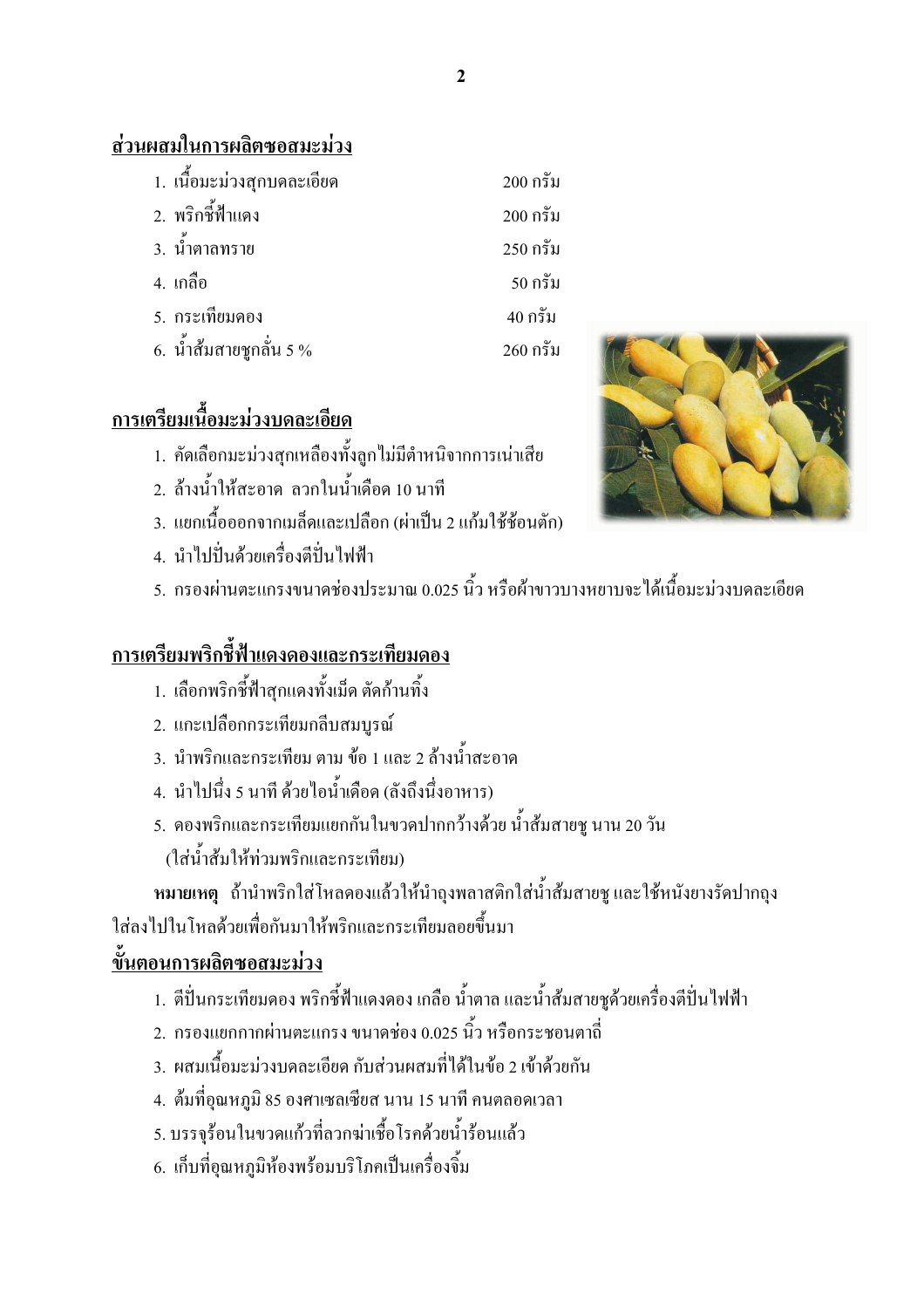#### <u>การควบคุมคุณภาพของซอสมะม่วง</u>

โดยอาศัยมาตรฐานผลิตภัณฑ์อุตสาหกรรม ซอสพริก มอก. 242-2529 เป็นสิ่งควบคุมคุณภาพของ หอสมะบ่าง ดังนี้

- 1 สีต้องสดใสตามธรรมหาติของส่วนประกอบ
- ่ 2 ลักนณะเนื้อ ต้องมีเนื้อละเอียดที่สม่ำเสมอ
- 3. ปราศจากข้อบกพร่อง มีข้อบกพร่องได้เพียงเล็กน้อย เช่น จดสีดำหรือสะเก็ดดำเมล็ดพริก โดยไม่ ทำให้สี ลักษณะและคณภาพเปลี่ยนไป
- ่ 4. กลิ่น รส ต้องมีรสดี มีกลิ่น รสเฉพาะของเครื่องปรุงของซอสชนิดนั้นไม่มีกลิ่นไหม้ หรือ สิ่งแปลกปลอมที่น่ารังเกียจอื่นๆ
- 5. ความหนาแน่น ต้องมีความหนาแน่นดี เมื่อเทลงบนภาชนะผิวราบ ผิวหน้าของซอสต้องเรียบ ้และเป็นเนื้อเดียวกัน ไม่ข้นหรือเหลวเกินไป
- 6. วัตถุเจือปนห้ามใช้วัตถุเจือปนอาหารอื่นใด ่ ยกเว้นกรดเบนโซอิกหรือเกลือเบนโซเอทไม่เกิน 1,000 มิลลิกรัม ต่อกิโลกรัม คำนวณเป็นกรดเบนโซอิก
- 7. ห้ามเจือสีใดๆ
- ี่ 8. ห้ามใช้สารให้ความหวานแทนน้ำตาล
- 9. จลินทรีย์
	- 9.1 จำนวนจุลินทรีย์ทั้งหมดไม่เกิน 10,000 โคโลนี ต่อกรัม ของตัวอย่าง
	- 9.2 ปีสต์และราไม่เกิน 10 โคโลนีต่อกรัมของตัวอย่าง
	- 9.3 โคลิฟอร์ม ต้องไม่พบ 0.1 กรัมของตัวอย่าง
	- 9.4 คอสตริเดียม เพอร์ริงเจนส์ ต้องไม่พบใน 0.1 กรัมของตัวอย่าง
	- 9.5 สตาฟีโลก็อกกัส ออเรียส ต้องไม่พบใน0.1 กรัม ของตัวอย่าง
	- 9.6 ซาลโนเนลลา ต้องไม่พบใน 25 กรัมของตัวอย่าง

้ เพื่อให้ง่ายต่อความเข้าใจในกระบวนการผลิต ผู้เขียนขอให้ท่านดูแผนผังลำดับขั้นตอนการผลิต ตามแผนผัง การผลิตซอสมะบ่วงครับ